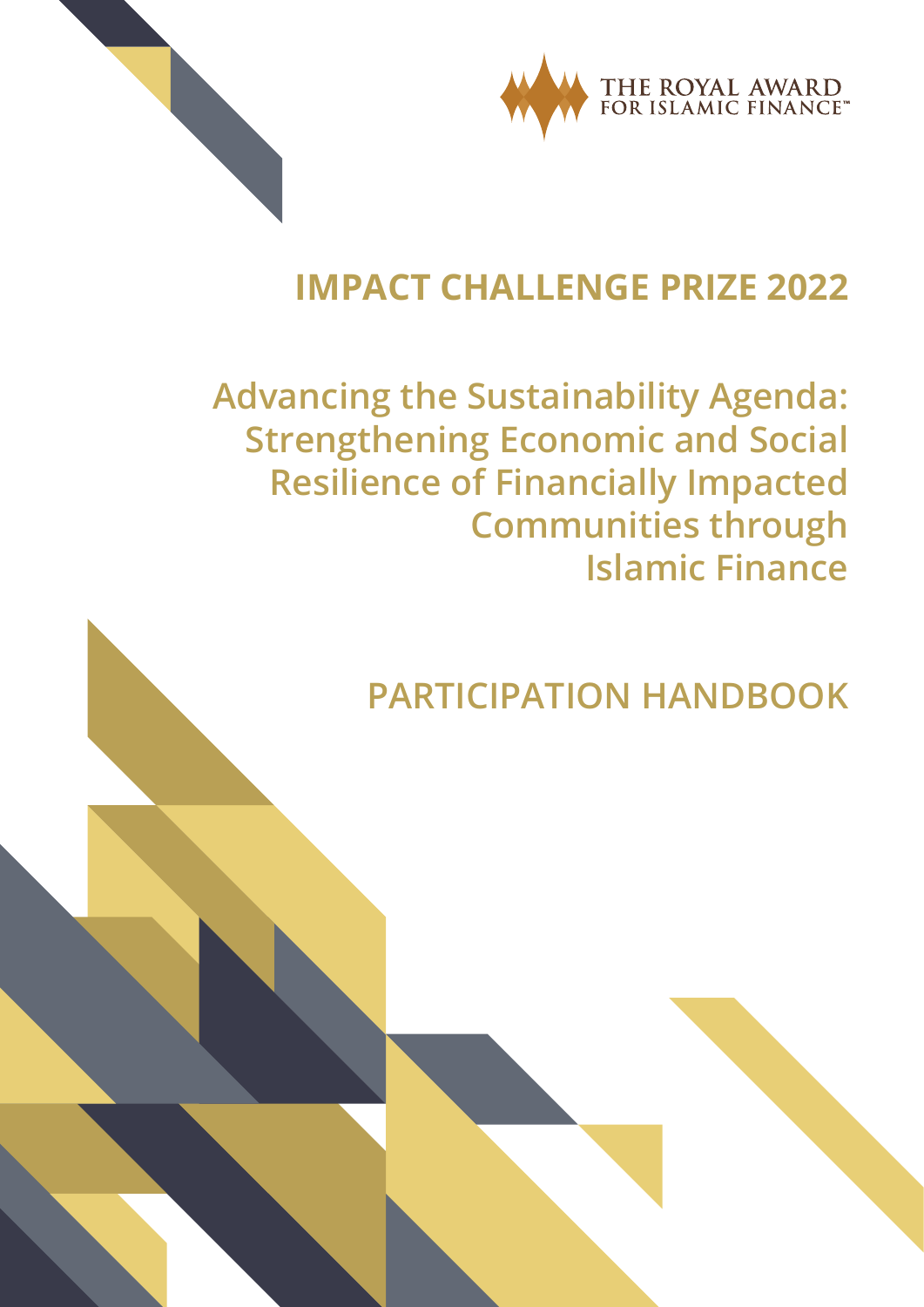### IMPACT CHALLENGE PRIZE 2022

## Advancing the Sustainability Agenda: Strengthening Economic and Social Resilience of Financially Impacted Communities through Islamic Finance



### عَنْ عَبْدِ اللَّهِ بْنِ دِينَارٍ، عَنْ بَعْضِ أَصْحَابِ النَّبِيِّ صَلَّى اللهُ عَلَيْهِ وَسَلَّمَ قَالَ: قِيلَ: يَا رَسُولَ اللَّهِ مَنْ أَحَبُّ النَّاسِ إِلَى اللَّهِ؟ قَالَ: أَنْفَعُهُمْ لِلنَّاسِ ֚֚֚֬

Abdillah Ibn Dinar reported: Some of the companions of the Prophet (peace be upon him) reported: It was said: O Messenger of Allah, who is the most beloved people to Allah? He said: "[The most beloved people to Allah is] The most beneficial of them for the people."

Reference: Qada' al-Hawaij Libni Abi Dunya, page 47.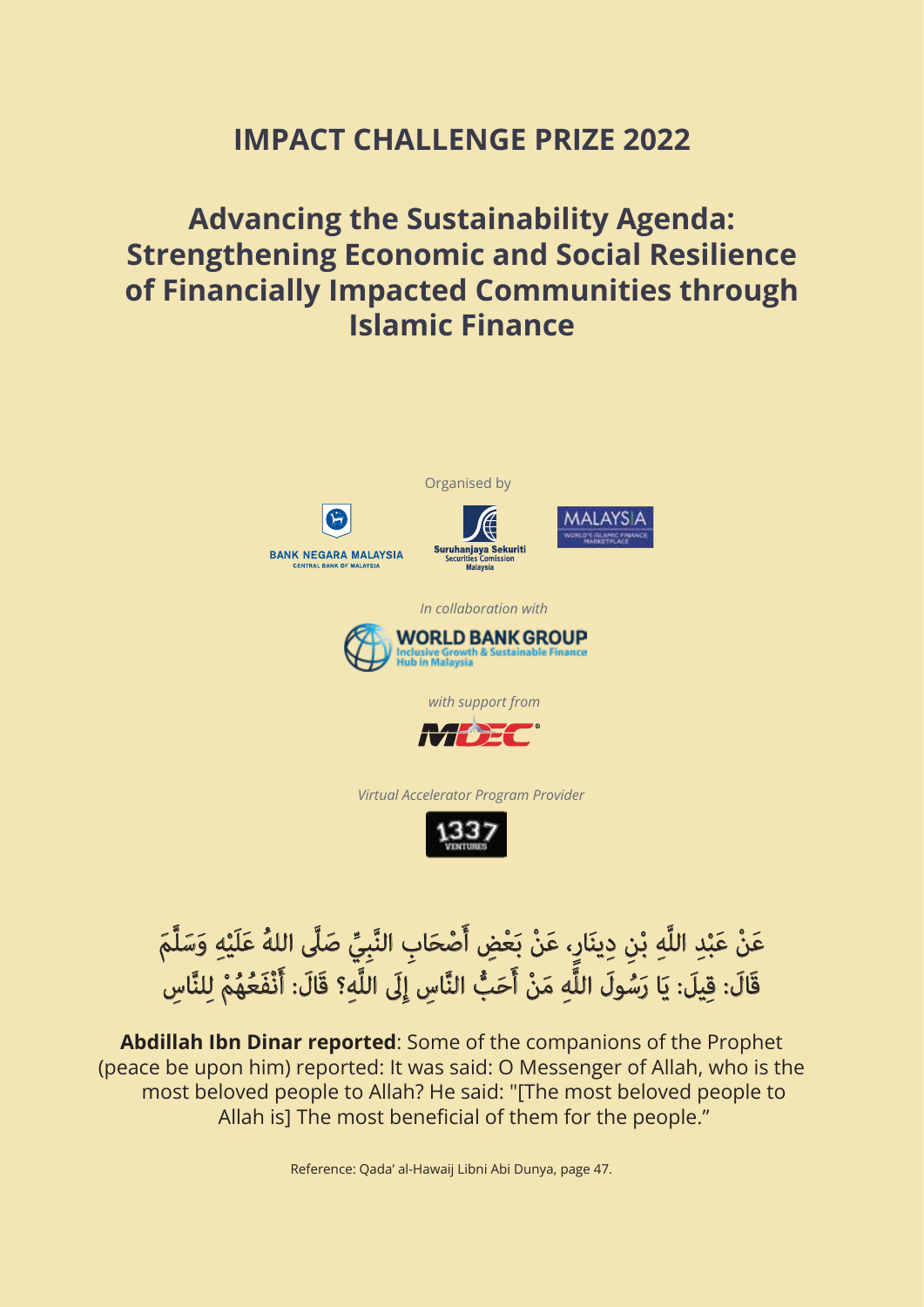# CONTENTS

#### BACKGROUND

- A. INTRODUCTION
- B. CHALLENGE STATEMENTS

### TERMS OF PARTICIPATION

- C. PRIZE PACKAGE
- D. ELIGIBILITY CRITERIA
- E. EVALUATION CRITERIA
- F. PROGRAMME PROCESS AND FLOW
- G. HOW TO ENTER
- H. LIMITATIONS OF LIABILITY AND INDEMNITY

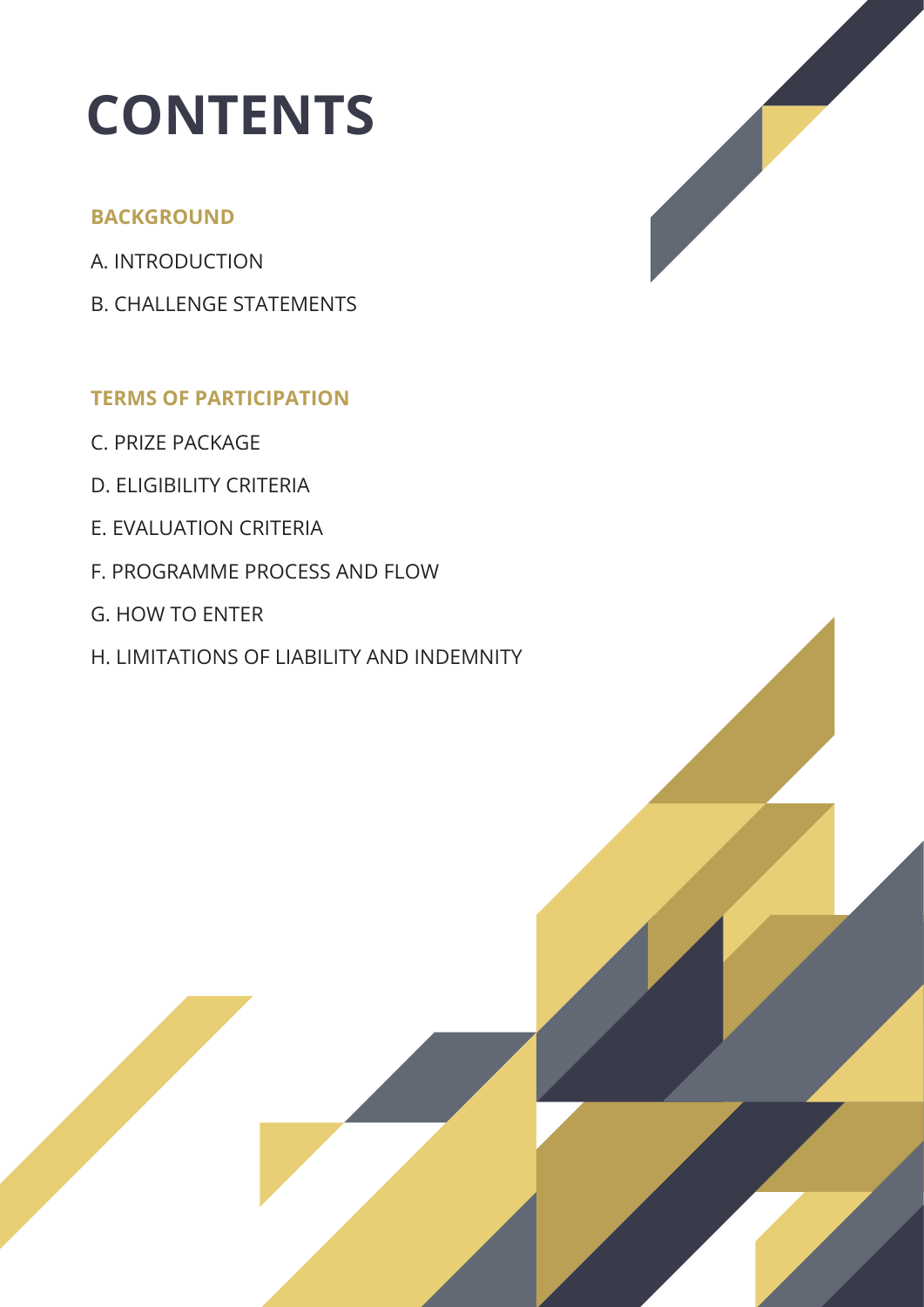# BACKGROUND



#### **A. INTRODUCTION**

The Royal Award for Islamic Finance (Royal Award), first introduced in 2010, recognises and honours outstanding individuals who contribute significantly to the growth of Islamic finance, the global economy and social welfare of communities around the world. The Royal Award is given out biennially.

In conjunction with the upcoming Royal Award cycle, a new sub-award category is introduced i.e. the Impact Challenge Prize 2022, that is open globally to individuals, teams of individuals and registered companies.

#### **B. CHALLENGE STATEMENTS**

The COVID-19 pandemic has severely compromised the economic and social resilience of the world's population, causing financial hardships with disproportionate effects on the self-employed, women and young adults. Urgent response is imperative to contain damage and prioritise financial security to promote swift and sustainable recovery for these financially impacted communities across the globe.

The need to address these challenges laid the foundation for the Impact Challenge Prize 2022 to encourage innovative, game-changing proposals from around the world which can contribute to the following multi-dimensional outcomes:

- Positive and tangible impact in strengthening the economic and social resilience of financially impacted communities including the self-employed, women and young adults, focusing on the creation of new economic opportunities, growing entrepreneurial ventures, supporting re-employment/employment-transitioning schemes and affordable access to finance; and
- Continued expansion of Islamic finance global impact and consequent realisation of the Sustainable Development Goals, including through effective mobilisation of Islamic philanthropic capital.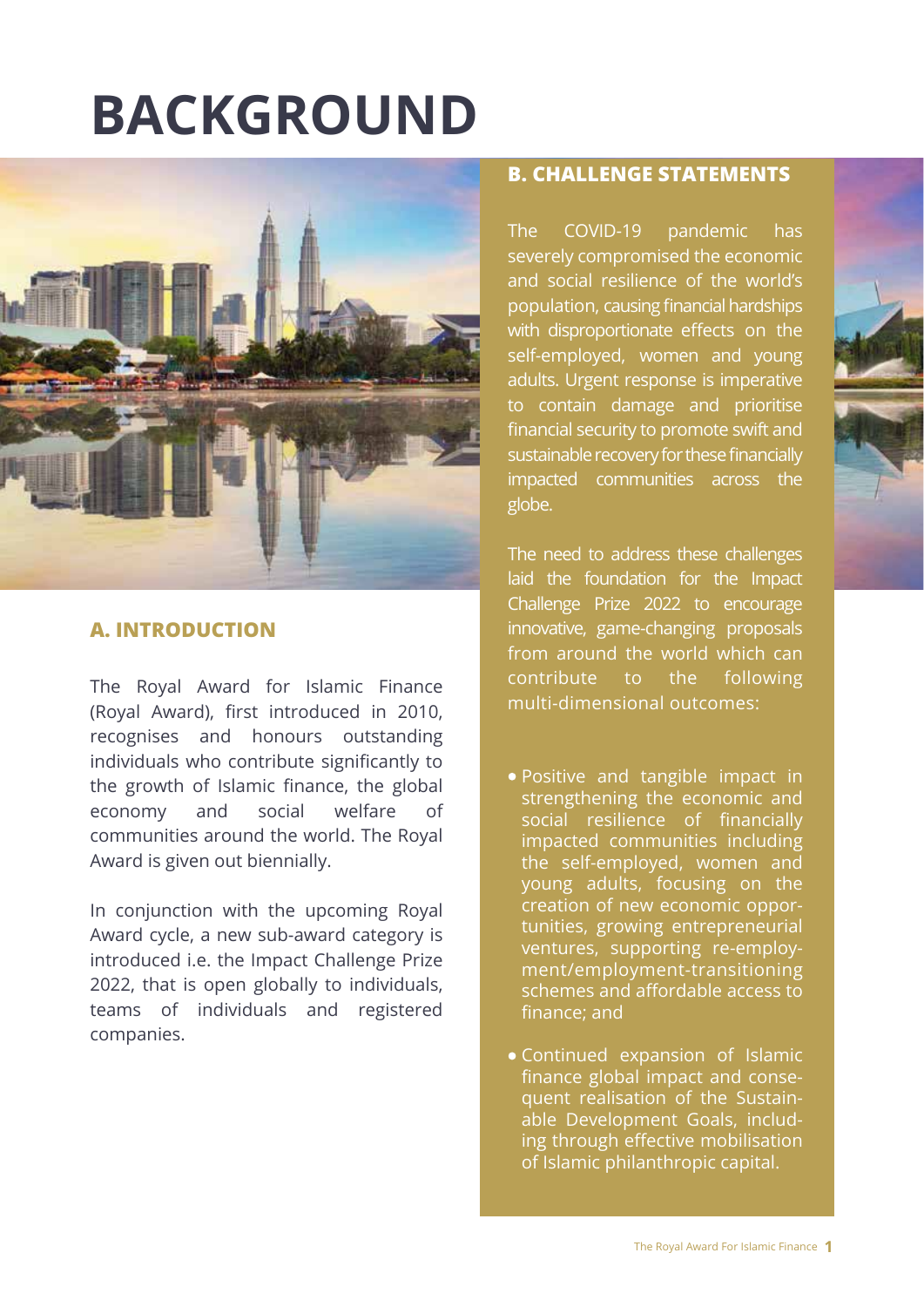#### Challenge statement tracks (list is non-exhaustive)1

#### *Building business capacity and creating employment*

- 1. How can we help small business communities to expand business reach or enhance business efficiency using innovative solutions?
- 2. How can we build innovative solutions to empower small businesses and individuals to track their financial health, plan and make better decisions for long term financial sustainability?
- 3. How can we develop innovative solutions to help financially impacted communities harness new skills for sustainable business ventures?
- 4. How can we develop innovative solutions to effectively mobilise Islamic philanthropic capital to create economic opportunities?

#### *Facilitating affordable access to finance including investments and financial protection*

- 1. How can we develop innovative solutions to make finance affordable for financially impacted communities?
- 2. How can we use innovative solutions to help Islamic social finance support social protection schemes<sup>2</sup> to preserve the basic needs of financially impacted communities?
- 3. How can we improve the accessibility of investment and retirement products to future-proof the financial resilience of financially impacted communities?
- 4. How do we increase financial literacy among financially impacted communities to help build financial knowledge and address information asymmetries using innovative solutions?

While solutions need not necessarily be technology-driven, they must demonstrate *inventiveness, impact, feasibility/commercial viability* and *scalability.* Kindly refer to Section D. Eligibility Criteria and Section E. Evaluation Criteria of the Terms of Participation for further elaboration.

<sup>1</sup> We welcome innovative solutions that meet Section D: Eligibility Criteria.

<sup>&</sup>lt;sup>2</sup> Schemes such as those offered by the financial sector that mitigate risks through income support in the event of illness and injury. disability, loss of employment and old age.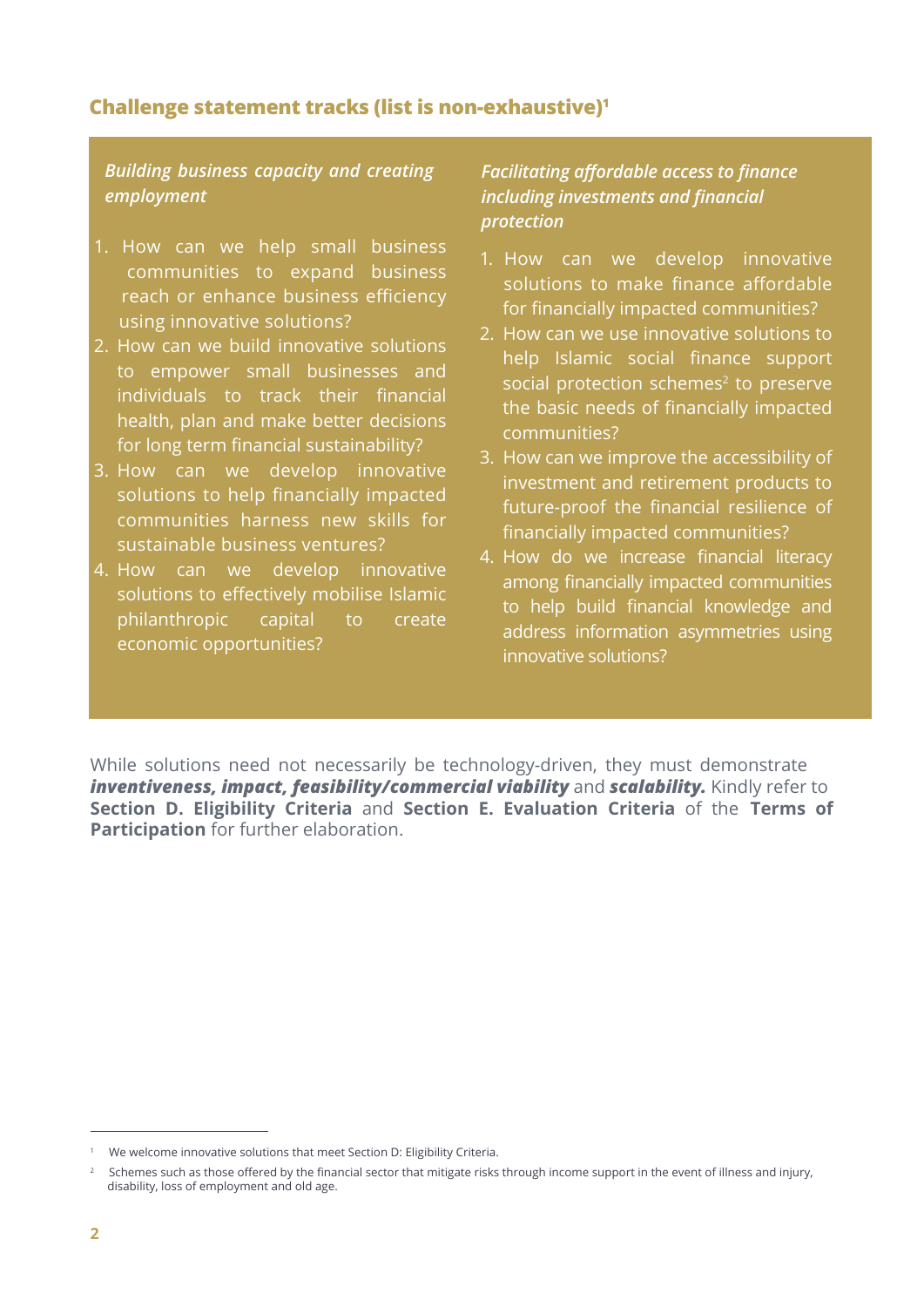# TERMS OF PARTICIPATION



The Impact Challenge Prize 2022 is organised by Bank Negara Malaysia and the Securities Commission Malaysia in collaboration with the World Bank Group Inclusive Growth and Sustainable Finance Hub in Malaysia (hereinafter referred to as "the Organisers"). The Impact Challenge Prize 2022 is subject to the Terms of Participation in the ensuing paragraphs. By applying to participate in the Impact Challenge Prize 2022, the applicant(s) are deemed to have understood and accepted the Terms of Participation.

The Organisers reserve the right to effect any changes to the Terms of Participation at any time at their sole and absolute discretion without prior notice. Any changes to the Terms of Participation shall be published on https://theroyalaward.com/impact-challenge-2022/

By applying to enter the Impact Challenge Prize 2022, applicants and eventual winner(s) hereby agree to grant the Organisers and Malaysia Digital Economy Corporation (MDEC) (hereinafter referred to as "the Supporting Partner") irrevocable, exclusive, royalty-free rights to use the entries submitted, including to create derivative works, reproduce, adapt and publish photographs/images/videos of themselves and the winning solution. The applicant(s) also hereby agree that the Organisers and the Supporting Partner reserve the right to use the applicant(s)' name in connection with such use, but shall have no obligation to do so.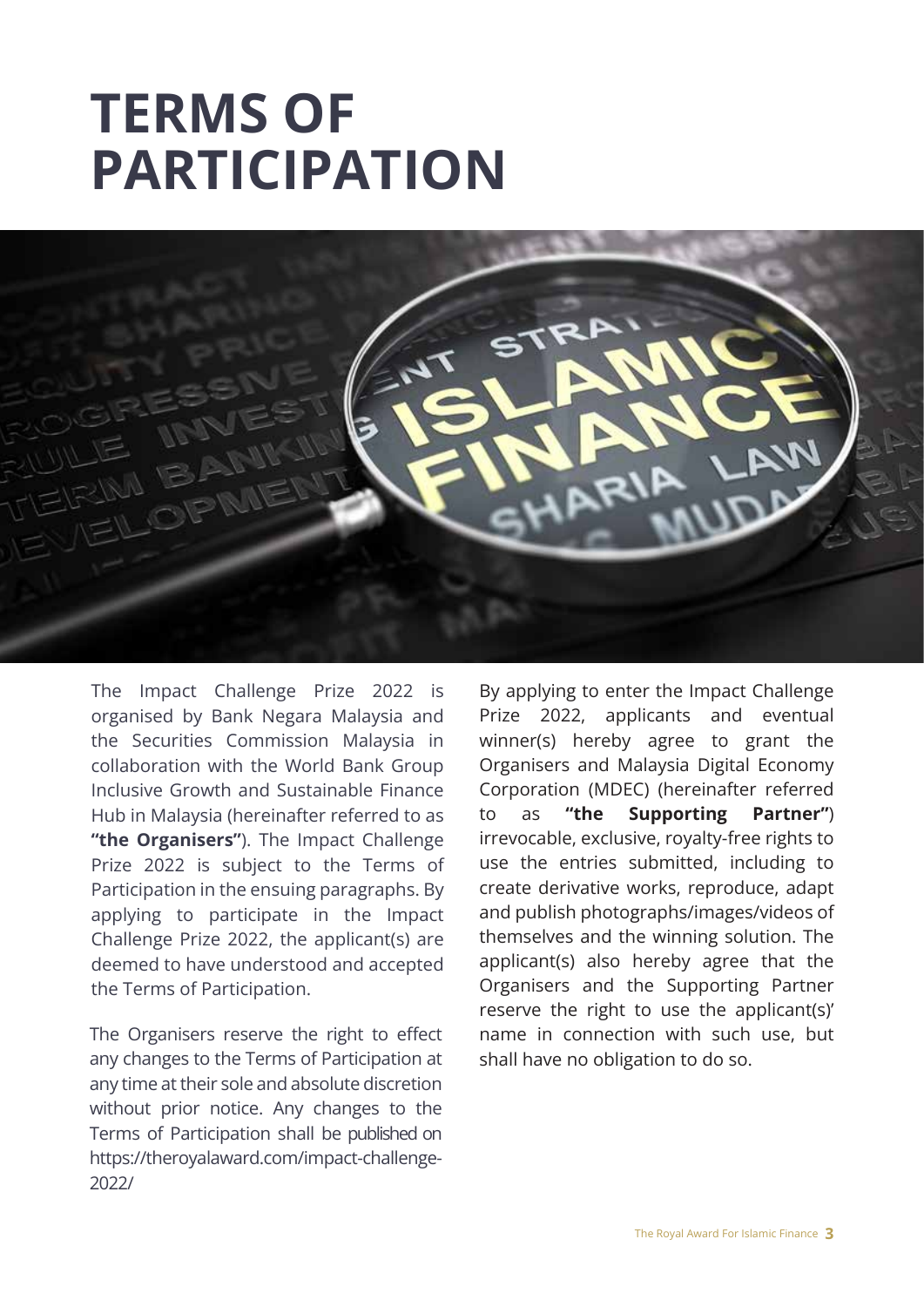#### **C. PRIZE PACKAGE**

#### Winner(s) stand to win:

- **•** Cash prize of USD70,000 or USD35,000 each for two (2) winners;
- **•** Gain the distinction as a global Islamic finance solution, with prominent listing on the Royal Award website. Winner(s) may also be featured in any other publication or publicity materials of the Organiser and the Supporting Partner; and
- **•** Opportunity to showcase solution during the prize ceremony at the Global Islamic Finance Forum 2022.

#### **D. ELIGIBILITY CRITERIA**

- 1. The Impact Challenge Prize 2022 is open to international participants which may be an individual, a team of individuals or a registered company.<sup>3</sup>
- 2. Solutions submitted must meet the following criteria:
- **•** If technology-driven: At least a minimum viable product. This means there should be at minimum, an available prototype of the product ready for deployment to be presented and not merely just an idea on paper;
- **•** Applies Shariah principles or is an enabler for Islamic finance<sup>4</sup>; and
- **•** Able to demonstrate positive and tangible impact in strengthening the economic and social resilience of the financially impacted communities.

3. Copyright:

Applicant(s) warrant that the solutions and any videos submitted will be the applicant(s)' own original work, in the applicant(s)' own words and may include personal experiences and professional observations. The applicant(s) confirm that they are the rightful owner or otherwise have the intellectual property rights to submit such materials, and therefore warrant that they have obtained rights in incorporating any copyrighted materials including but not limited to music, soundtrack, audio, graphics, images and video clips used in the video entry. Each entry and any part thereof shall not at any time infringe or violate any laws or the rights of third parties.

<sup>3</sup>A company incorporated and registered with the relevant authority in its home jurisdiction. There is no restriction on the company's geographical location.

<sup>4</sup>Solutions with underlying principles of Islamic finance or which enable Islamic finance to enhance and fortify the economic and social resilience of financially impacted communities worldwide.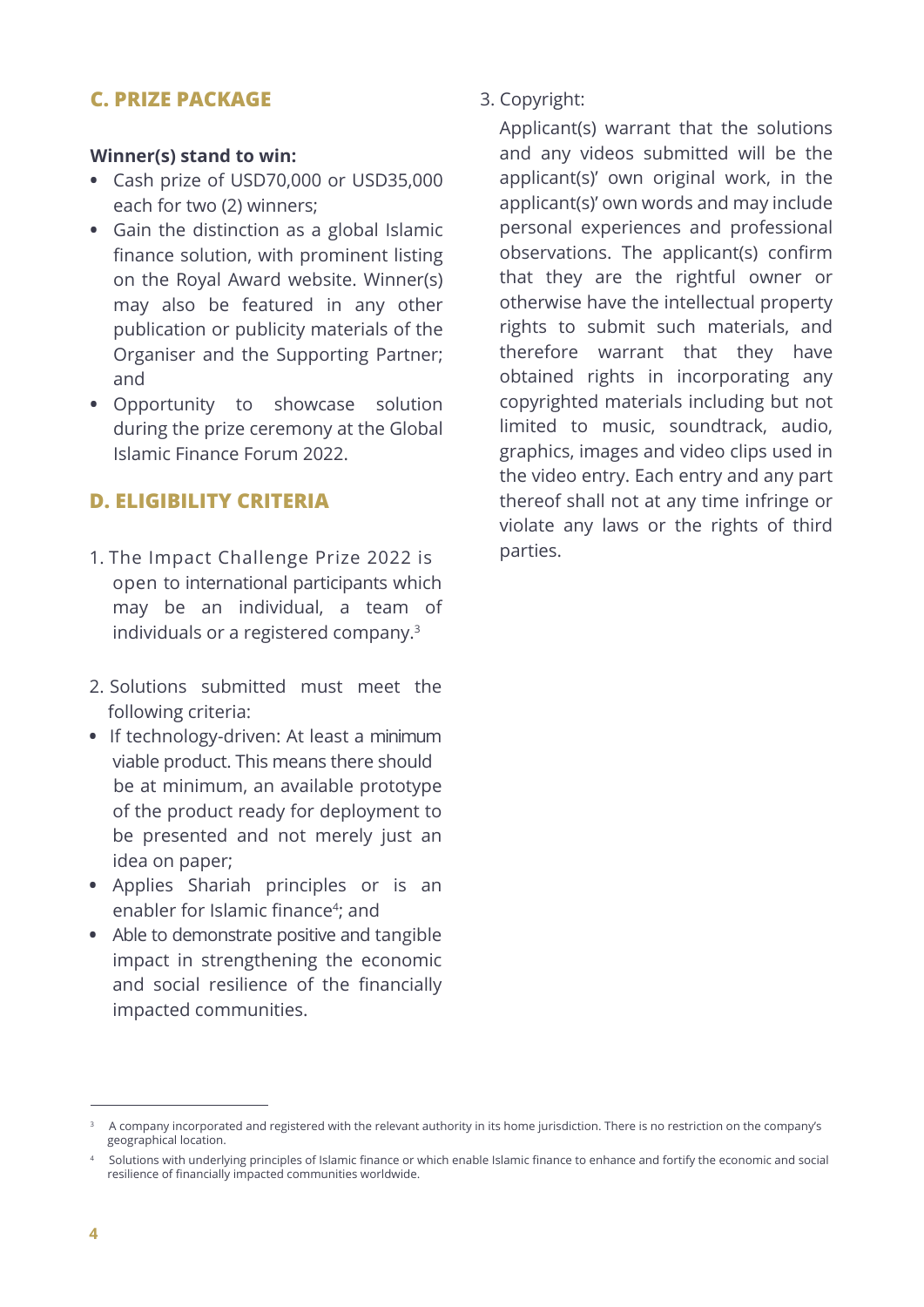#### **E. EVALUATION CRITERIA**

Applicants will be evaluated based on information submitted in the Application Form, which forms part of the Terms of Participation and includes the key criteria below.

#### 1. Inventiveness

Originality of the solution – Demonstration of how the proposed solution is a unique and creative approach in meeting the multi-dimensional outcomes in Section B above.

#### 2. Impact

Demonstration of the scale of impact – How the proposed solution contributes to the multi-dimensional outcomes in Section B above, including its ability in leading the target segment towards long-term financial sustainability.

#### 3. Feasibility/Commercial viability

 Status of development and long-term financial viability of the solution.

#### 4. Scalability

Ease of adaptation and replication for wider application - How the solution can support a high volume of users/beneficiaries or meet expanded user requirements.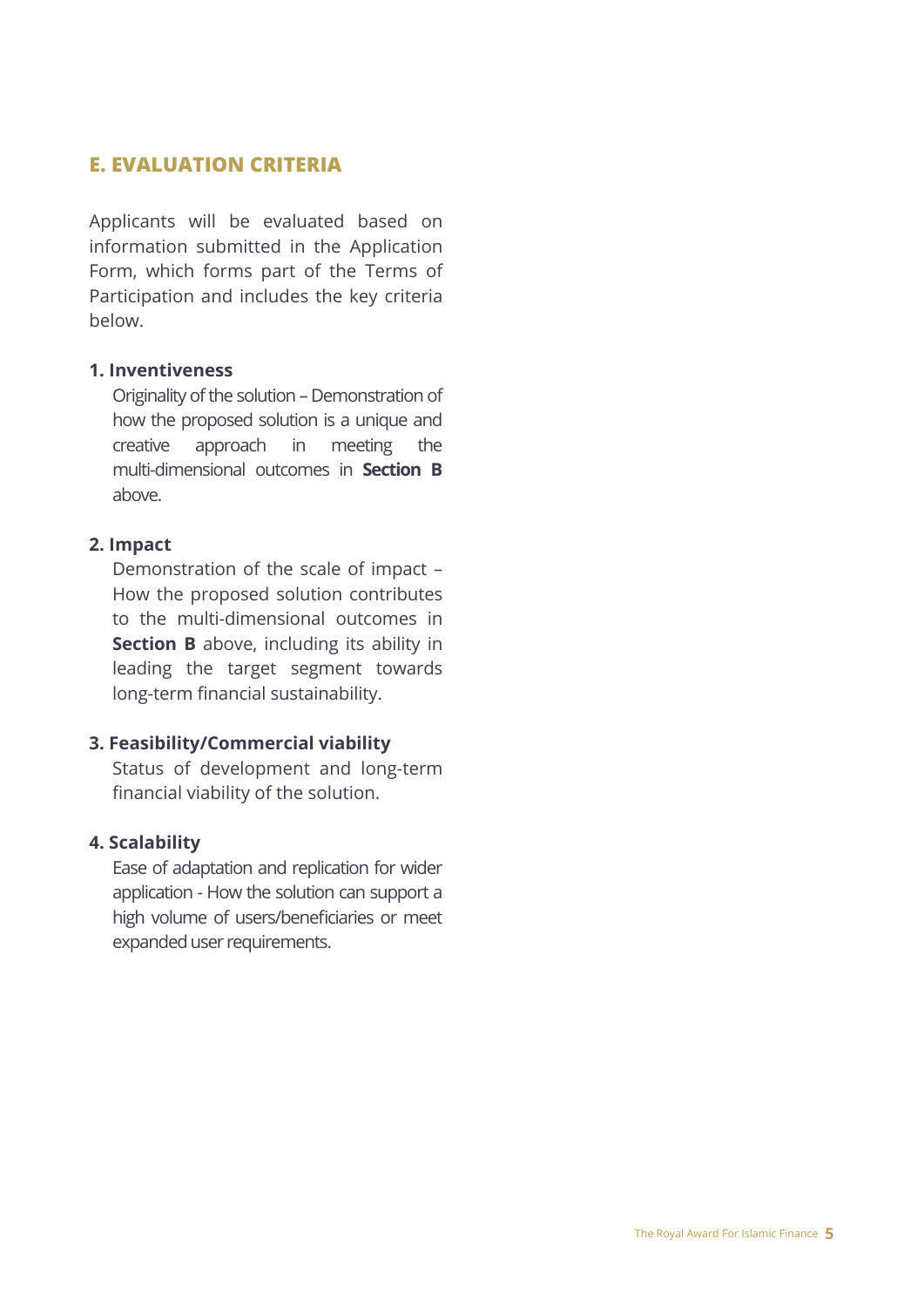#### **F. PROGRAMME PROCESS AND FLOW**

#### Step 1: Application

**•** The applicant(s) are required to submit the Application Form and video of the products/services (where appropriate) for consideration before the stipulated deadline (Kindly refer to Section G: How to **Enter** below). The video should be no more than five (5) minutes in duration to showcase the innovation, practical function, risk control and market potential, among other features of the products/service.

#### Step 2: Evaluation

- **•** There will be an initial review by a working committee comprising representatives of the Organisers and the Supporting Partner, where the committee will evaluate the applications and select shortlisted applicants for the next step.
- **•** Applicant(s) may be required to provide clarification on the submitted proposals during the evaluation period.

#### Step 3: Virtual Accelerator Programme1

**•** Shortlisted applicants will participate in a 6-week interactive virtual accelerator programme and will be provided with dedicated support and capability training from expert coaches to assist in the refinement of the proposals.

**•** The accelerator programme is an important part of the innovation journey designed to assist shortlisted applicants to develop solutions that serve end users.

#### Step 4: Final Contest & Prize Ceremony1

- **•** Shortlisted applicants will be required to make a 5-minute virtual pitch to the panel of judges followed by a 10-minute Q&A session.
- **•** Winner(s) will be chosen from among the shortlisted applicants by a panel of judges comprising financial sector regulators, alongside multilateral development banks and expert from the venture capital community.
- **•** Winner(s) will be informed on the next working day after the virtual pitching session to judges and invited to receive the prize during the prize ceremony at the Global Islamic Finance Forum in October 2022 (date to be determined).

#### The Impact Challenge Prize 2022 indicative timeline is as follows:



Showcase & Award Ceremony: Global Islamic Finance Forum October 2022

**Solution** 

<sup>1</sup> Updated on 24 May 2022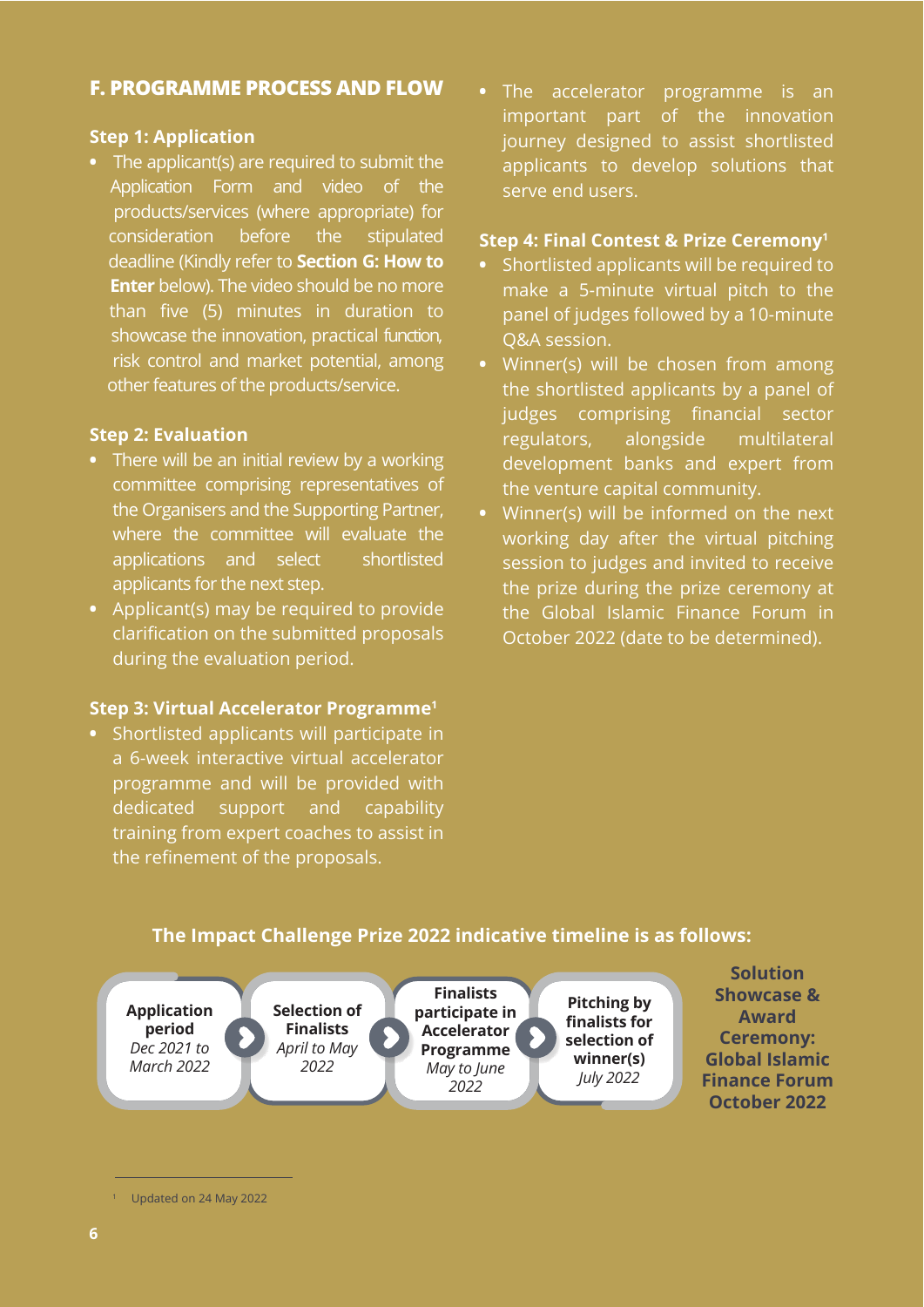#### **G. HOW TO ENTER**

- 1. The applicant(s) must submit the completed Application Form and the submission of videos (if any) through the official website https://theroyalaward.com/impact-challe nge-2022/. Only applications that are submitted through this official website will be considered. The Application Form and videos submitted must be in the English language. The videos submitted through the official website shall not introduce at any time any viruses<sup>5</sup> or other contaminants.
- 2. All applications must be submitted by 11.59 pm Malaysian time (GMT+8) on 25 March 2022. The Organisers have the right to modify or extend any dates or cancel the Impact Challenge Prize 2022 due to unforeseen circumstances.
- 3. The Organisers shall take reasonable efforts to ensure the uninterrupted operation of the official website, https://theroyalaward.com/impact-chal lenge-2022/. However, the Organisers shall bear no liability for disruptions in the functioning of the said platform caused by malfunction, force majeure or any interference. In the event the applicant(s) do not receive notification of receipt of application from the official website, the applicant(s) are advised to re-submit or to email the Organisers at the email address specified below.



4. Queries or requests for support may be emailed to RAIFSecretariat@seccom.com.my with the subject "RAIF: Impact Challenge Prize 2022".

<sup>5 &</sup>quot;Viruses" means viruses, Trojan horse, malware, malicious codes or any code, programming instructions, or other harmful surreptitious codes or other contaminants including instructions or devices, techniques, bugs or web bugs that are designed with the intent or ability to cause damage, interfere, corrupt or otherwise adversely affect a system or data or unlawfully gather information or gain access to computer systems.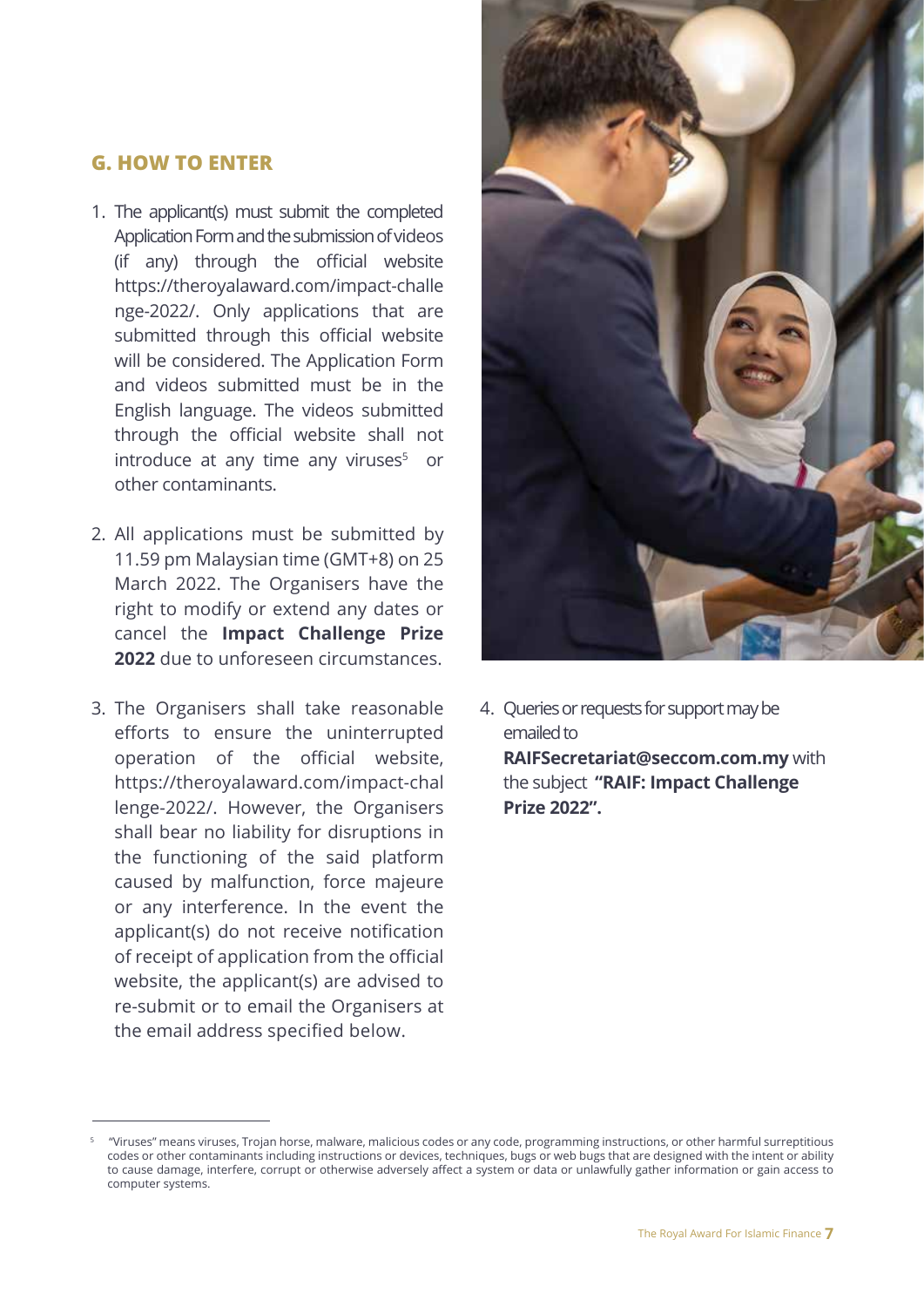#### **H. LIMITATIONS OF LIABILITY AND INDEMNITY**

- 1. The Organisers and the Supporting Partner hereby disclaim all liabilities that may arise in connection with the Impact Challenge Prize 2022 entries. In no event shall the Organisers and the Supporting Partner be liable for indirect, special, incidental, consequential or punitive damages (whether based on any action or claim in contract, tort or otherwise) arising out of or relating to the Impact Challenge Prize 2022.
- 2. Further, the Organisers and the Supporting Partner shall not be held responsible for any lost or damaged entries in transit. Entries are automatically rejected if they are incomplete, unreadable, damaged, not in compliance with the Impact Challenge Prize 2022 Terms of Participation or may bring the Impact Challenge Prize 2022 or the Royal Award into disrepute. The Organisers reserve the right to cancel, terminate, modify, suspend or extend the Impact Challenge Prize 2022 at any point of time. The Organisers reserve the right to refuse or cancel any video screening, which is of insufficient quality to ensure satisfactory and clear viewing. The decision of the Organisers in all matters relating to the Impact Challenge Prize 2022 shall be final and binding.
- 3. The applicants shall be responsible for any claim that the Impact Challenge Prize 2022 entries infringe any patent, copyright or registered design or any other intellectual property right of any third party. The applicants shall indemnify the Organisers and the Supporting Partner against any claim for the infringement of any intellectual property rights (hereinafter referred to as "Intellectual Property Infringement") including patent, copyright or registered design or any other right by the use of the Impact Challenge Prize 2022 entries and against all costs and damages which the Organisers and the Supporting Partner may incur in any action for such infringement or for which the Organisers and the Supporting Partner may become liable in any such action.
- 4. If the Organisers' and the Supporting Partner's use or possession of the Impact Challenge Prize 2022 entries prepared by the applicants is likely to constitute an Intellectual Property Infringement, then the applicants shall promptly and at its own expense procure for the Organisers and the Supporting Partner the right to continue using and possessing the same or modify or replace the same so as to avoid the infringement in which event the applicants shall compensate the Organisers and the Supporting Partner for the amount of any loss or damage sustained or incurred by the Organisers and the Supporting Partner during such modification or replacement.